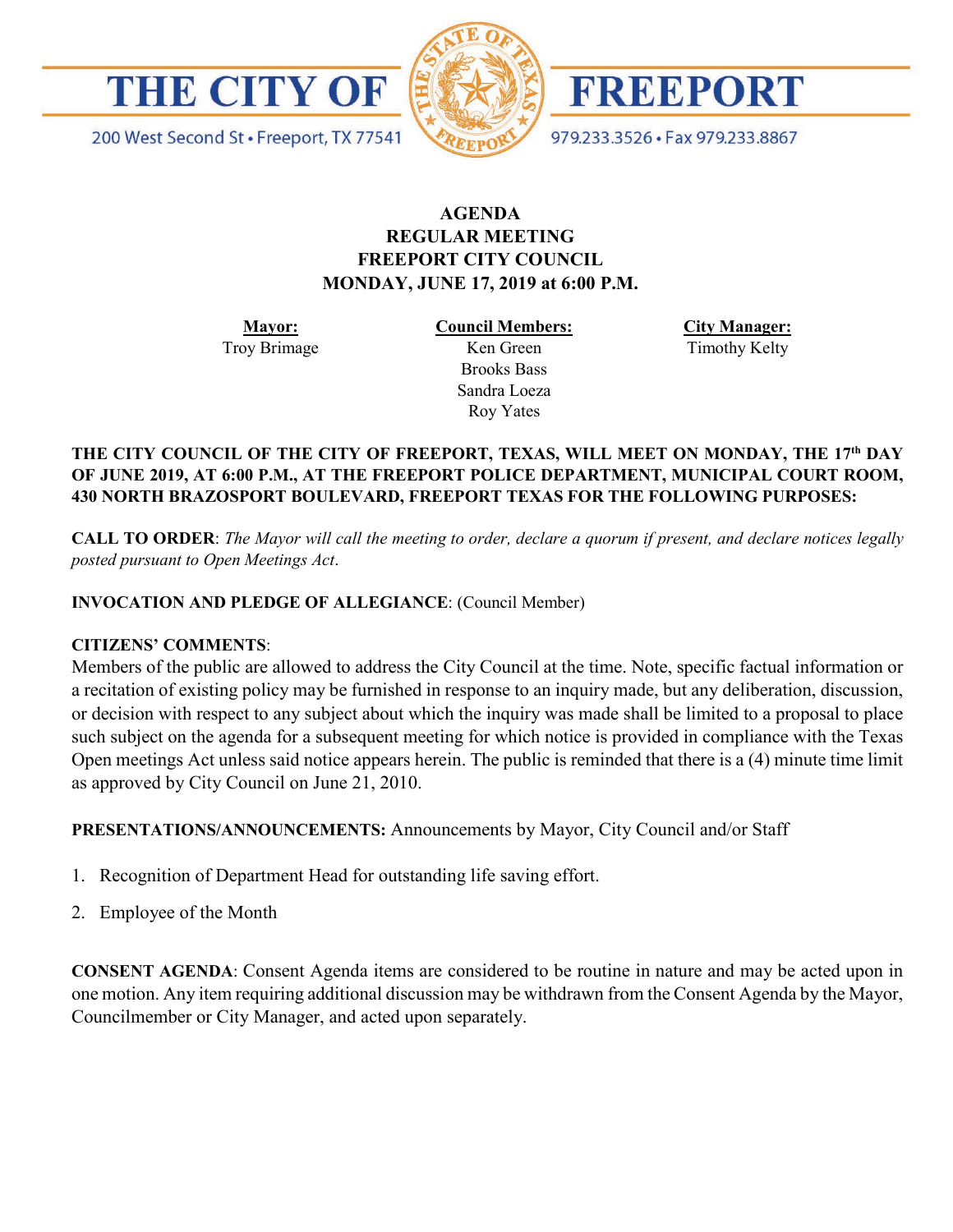- 3. Consideration and possible action on the approval of City Council meeting minutes from June 3, 2019. **(Tolar)**
- 4. Consideration of approving Resolution No. 2019- 2591 reappointing qualified person to the Charter Review Board of said City; Rita Cundieff. **(Tolar)**

# **COUNCIL BUSINESS – REGULAR SESSION:**

- 5. Consideration and possible action on approval of an agreement with Bryan Mound Strategic Petroleum Reserve for the provision, operation, and maintenance of a sanitary sewer force main serving the facility. **(Kelty)**
- 6. Consideration of approving Resolution No. 2019-2592 approving the conveyance of property owned by the City of Freeport on Bryan Beach conveyed from the Texas Parks and Wildlife Department back to Texas Parks & Wildlife and re-conveying a portion back to the City. **(Kelty)**
- 7. Consideration and possible action on Resolution No. 2019-2593 authorizing the Mayor to sign an agreement with the City of Surfside Beach for the sale of potable water. **(Kelty)**
- 8. Consideration of Ordinance No. 2019-2575 adopting an amendment to the budget for the 2018-2019 fiscal year. **(Russell)**
- 9. Discuss and consider approving Ordinance No. 2019-2576 authorizing a rate increase for solid waste. **(Russell)**
- 10. Consideration of approving Resolution No. 2019-2590 authorizing the submission of a Community Block Grant Disaster Recovery application to the Texas General Land Office and authorizing the City Manager to act as the City's Executive Officer and authorized representative in all matters pertaining to the City's Participation in the CDBG-FR Program. **(Motley)**
- 11. Consideration and Possible Action Authorizing the City Manager to Execute any and All Documents Necessary to Effectuate an Agreement for Governmental Accounting Standards Board (GASB) Statement No. 75 actuarial valuation under the Shared Services arrangement provided by Gabriel, Roeder, Smith & Co (GRS) and North Central Texas Council of Governments (NCTCOG). **(Russell)**
- 12. Consideration of and action on a Resolution No. 2019-2594 requesting to participate in the Texas Comptroller of Public Accounts Cooperative Purchasing Program **(Russell)**
- 13. Consideration and Possible Action Authorizing the City Manager to Execute any and All Documents Necessary to Effectuate an Agreement for Municipal Advisor Services with Masterson Advisors LLC . **(Kelty)**
- 14. Discuss and consider approving a general services agreement with Freese & Nichols. **(Kelty)**

# **WORK SESSION:**

- 15. The City Council may deliberate and make inquiry into any item listed in the Work Session.
	- A. Mayor Troy T. Brimage announcements and comments.